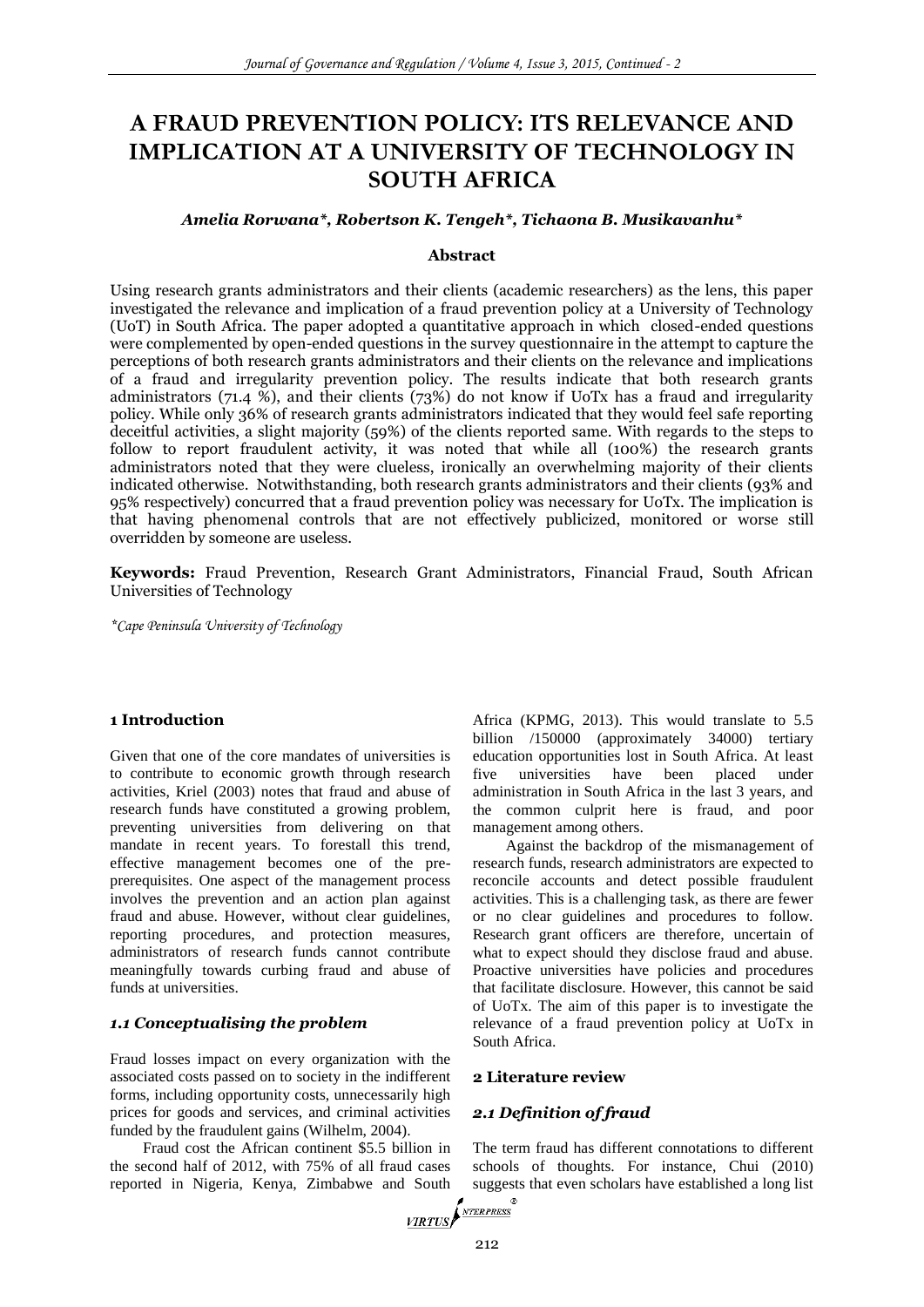of guiding terms to simplify the meaning of the term fraud. According to Sitorus (2008) fraud is the act of corrupt practices encompassing financial crimes such as money laundering, and any other financial discrepancies conducted for personal fulfilment. Akers and Bellovary (2006) agree with the above view that fraud is an act of deliberately falsifying, misrepresentation and deceiving organizations in pursuit of personal gain.

In support of the above assertion, one draws from the work of Dycks, Morse and Zingales (2013). According to Dycks et al., (2013) fraud entails concealment, nondisclosure and misrepresentation. Thus, fraud entails a widespread of irregularities characterized by deliberate deception. Hence, Kochan (1992) perceives fraud to be the falsification of data for distortion purposes.

A similar view held by Harrison (2014) resonates with those held by other authors (Sirtorus, 2008; Chui, 2010; Dycks, et al, 2013), that fraud indeed is an act of dishonesty undertaken deliberately thus resulting in financial loss to the victim. In the context of this study, fraud is the act of unscrupulous practices committed against a higher education institution for personal fulfilment either by researchers or nonresearchers. Having said that, one therefore, poses the

question: what type of fraud is committed by researchers and non-researchers? The following paragraph highlights the types of fraud committed in a university setting.

## *2.2 Types of frauds*

There are several types of fraud being committed globally. Fraud can be categorized into mainly two groups. Jackson et al., (2010) postulate that there are two categories of fraud, which are financial statement fraud and occupational fraud. The authors described financial statement fraud as the misrepresentation the financial state of an organization, while occupational fraud is mostly committed by employees who steal items or money from a company. Bishop (2004) is of the opinion that there are three categories of frauds, which are potentially catastrophic frauds; costly but non-fatal frauds and insignificant frauds. However, Singleton & Singleton (2010) argue that there are many different fraud classifications and emphasize that fraud taxonomies should be able to be applied to antifraud programs, fraud investigations and antifraud controls. CIMA (2008) highlighted a more comprehensive taxonomy of frauds in figure1.

**Figure1.** Types of frauds

| Fraud                                                              | <b>Example</b> (s)                                              |
|--------------------------------------------------------------------|-----------------------------------------------------------------|
| Crimes against consumers, clients or other                         | Misrepresentation of quality of the products or services        |
| business people                                                    |                                                                 |
| Employee fraud against employers                                   | Payroll fraud; falsifying expenses                              |
| against<br>Crimes<br>businesses<br>by<br>investors,                | Financial statement fraud; selling counterfeit goods as         |
| consumers and employees                                            | genuine ones; not paying over tax contributions by staff        |
| Crimes against financial institutions                              | Using lost or stolen credit cards; fraudulent insurance         |
|                                                                    | claims                                                          |
| Crimes by individuals or<br>business<br>against                    | Grant fraud; tax evasion                                        |
| government                                                         |                                                                 |
| criminals<br>professional<br>against<br>Crimes<br>by               | Mortgage<br>identity<br>frauds;<br>corporate<br>fraud:<br>money |
| (either)<br>organizations<br><b>SMEs</b><br>Large<br><sub>or</sub> | laundering                                                      |
| corporations)                                                      |                                                                 |
| and<br>E-crimes by<br>people<br>computers<br>using                 | Spamming; copyright crimes; hacking; phishing; social           |
| technology to commit crimes                                        | engineering frauds                                              |

Source: adopted from CIMA, 2008:7

# *2.3 Types of fraud committed in the context of a university*

Customarily, fraudulent activities and cases have been associated with business organizations (Omar, 2012; Jackson et al., 2010). However, there is considerable evidence today that educational institutions are also susceptible to fraudulent activities (JPMorgan, 2012). PWC (2012) concur with JPMorgan, but noted that institutions of higher learning do not publicize fraud cases due to fear of negative publicity. In 2014, the South African qualifications authority (SAQA) reported that there has been a growth in academic fraud among African countries. SAQA suggested that Africa countries should collaborate to fight against qualifications forging related crimes (SAQA, n.d). The perpetrators of fraud in institutions of higher learning are both staff members and students, and in some cases they collude with third parties. These are some of the types of frauds committed in institutions of higher learning:

*Misrepresentation of travel expenses:* Is fraud committed by members of the academic staff who collude with the institution`s travel supplier to increase (overstate) travel expenses (Hefce, 2015).

*Misuse of purchase card:* Purchase cards are given to staff members in some institutions to quicken the purchase of low value items. Some individuals

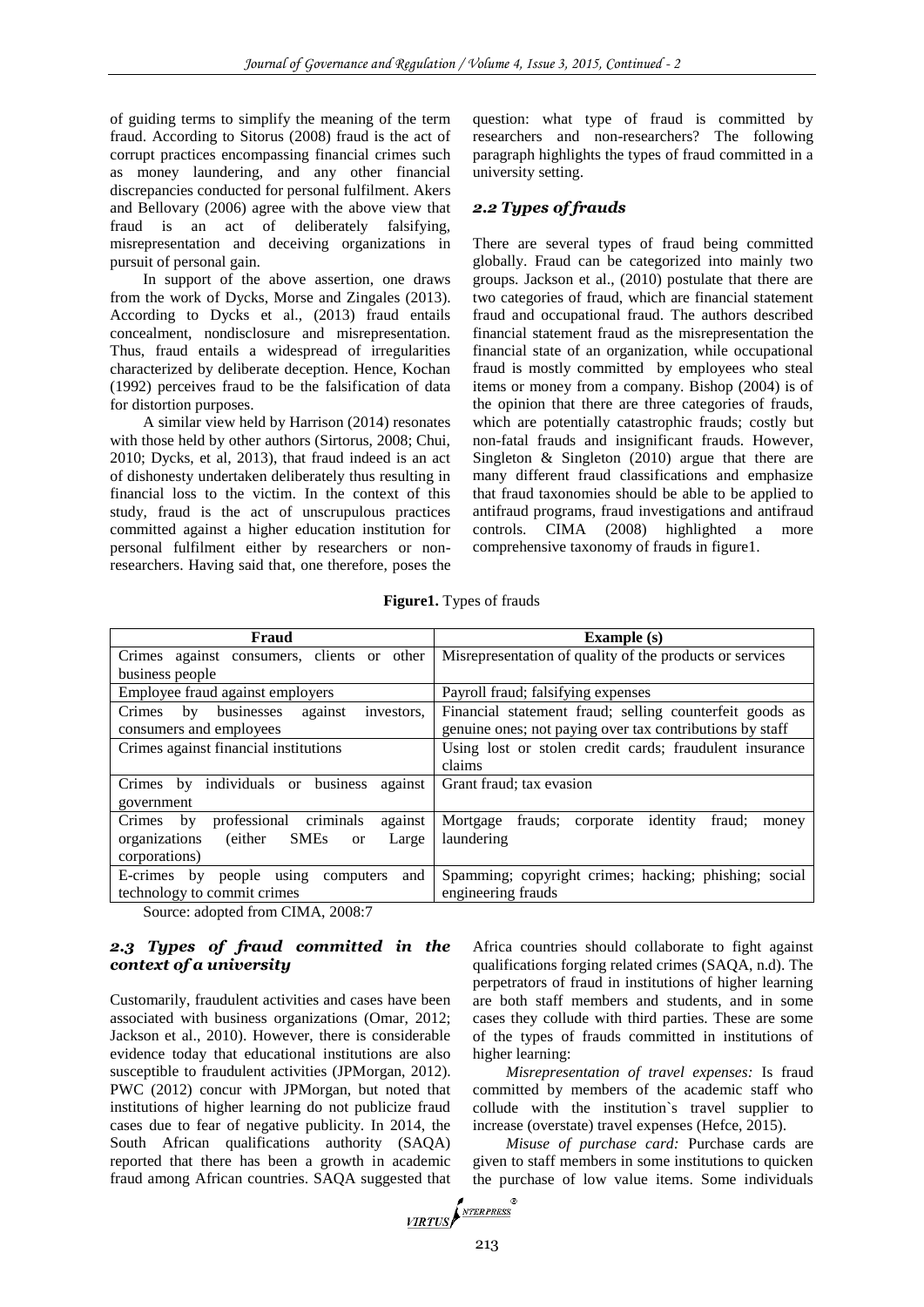misuse these cards to cater for personal gains like buying personal gadgets which they do not record in asset registers (PWC, 2013).

*Grant fraud applications:* SABC (2014) recorded incidences of students falsifying documents required for them to apply for academic grant (NSFS), which was quoted to be a major drawback in funding efficiency in SA. Times higher education (1995) also noted some cases of individuals who intended to obtain grants by providing forged documents.

*Examination fraud:* PWC (2013) denotes that students are compelled to cheat due to industry pressure for good grades or fear of invalidation of international student visas. Students cheat in various forms, through bribing lecturers or gaining access to unauthorized examination papers, making other students to write their exam.

*Non-formalized academic consultancy:* This is another form of fraud when academic staff at institutions of higher learning conducts private consultancy using institution's equipment and time without seeking formal authorization (Hefce, 2015; JPMorgan, 2012).

*Mandate fraud:* Mandate fraud is when employees of an academic institution act as suppliers of a service or product in order to gain access of institution`s funds. In this case the fraudster acts as a supplier (PWC, 2013). Hefce (2015) further highlighted that fraudsters can forge suppliers` bank details, either by diverting the paid figures into their accounts or increasing the costs after colluding with the supplier.

*False academic and financial details:* Guhr (2012) postulates that there has been a rise in students, especially international students who falsify their academic or financial support in order for them to be admitted in various international schools. Students falsify their transcript, financial support statements, recommendation letters, or test scores (SAQA, n.d; Guhr, 2012).

*Impersonating a university to credit on goods:* Hefce (2015) affirms that fraudsters uses institutional logos, and details to get goods or services on credit for personal gain. This is prevalent, where imposters target certain suppliers. JPMorgan (2012) also identified a similar case where individuals use email with higher education's institutions` name to solicit for funds from various organizations.

*Use of stolen credit cards:* This is a scenario where students make use of stolen credit cards to pay their tuition fees. Students buy or get credit cards from unscrupulous means, and use them illegally to pay for their academic fees (Hefce, 2015).

*Fake award certificates:* Senior academic staff issuing fake award certificates in return for financial favors (Hefce, 2015).

# *2.4 The effects of fraud on an organization*

As previously noted, fraud is the misrepresentation of information for financial fulfillment. Therefore, when fraud is conducted in the context of an organization, an academic institution, financial institution or an insurance company, the most apparent result is financial losses. In fact, KPMG (2013) asserts that financial loss is the ultimate result fraud to any organization. CIMA (2008) further denotes that, the statistics on fraud is not easy to compile because a significant number of frauds go undetected or unreported.

At a very broad level, fraudulent activities have a significant impact on businesses (Omar, 2012; Jackson et al., 2010), and fraud is an unavoidable occurrence in organizations today (Gupta & Gupta, 2015; Omar, 2012). Organizations of all nature and size are not immune to fraud, from small and medium enterprises (SMEs) to large corporations, either profit or nonprofit oriented organizations (Rahman & Anwar, 2014; Lowers, 2014; Singleton & Singleton, 2010; CIMA 2008; Greenlee et al., 2007). Furthermore, Singleton and Singleton (2010) highlight the preponderance of fraud at all levels of management including top managers, middle level, first line managers, and even employees. Lowers (2014) further noted that there are variations risks that occur in various organizations. The fraud tree model cited by Singleton and Singleton (2010) consider executive frauds to be the most expensive, though the least frequent. The most frequent frauds are committed by employees, but they are less costly compared to those of higher level management fraudulent activities.

Bierstaker et al., (2006) cited the Association of Certified Examiners (ACFE, 2004), who posited that about 6% of company revenues are lost annually due to fraudulent activities. The PricewaterhouseCooper (PwC, 2007) postulated that on average over a period of two years, UK companies lost 1.75 million euros (undetected fraud excluded). Another citation by CIMA (2008) of World Bank claims that corruption costs and bribery accounts for 5% of the global economy, which is about \$1.5 trillion dollars per annum. Fraud is said to be more severe on small companies than larger one (Bierstaker et al., 2006; CIMA, 2008). The authors further claim that, losses at small companies can be 100 times greater than that of larger companies, on the basis of per employee. Jackson, et al., (2010) shares the same views with Bierstaker et al., (2006) and CIMA (2008) that fraud is extremely destructive for small businesses, given that it accounts for a considerable proportion of failures Jackson et al., (2010) further note that small businesses have limited resources to recoup fraud losses. Regardless of the size, Gupta and Gupta (2015) assert that fraud leads to the untimely closure of businesses and destroys investor confidence.

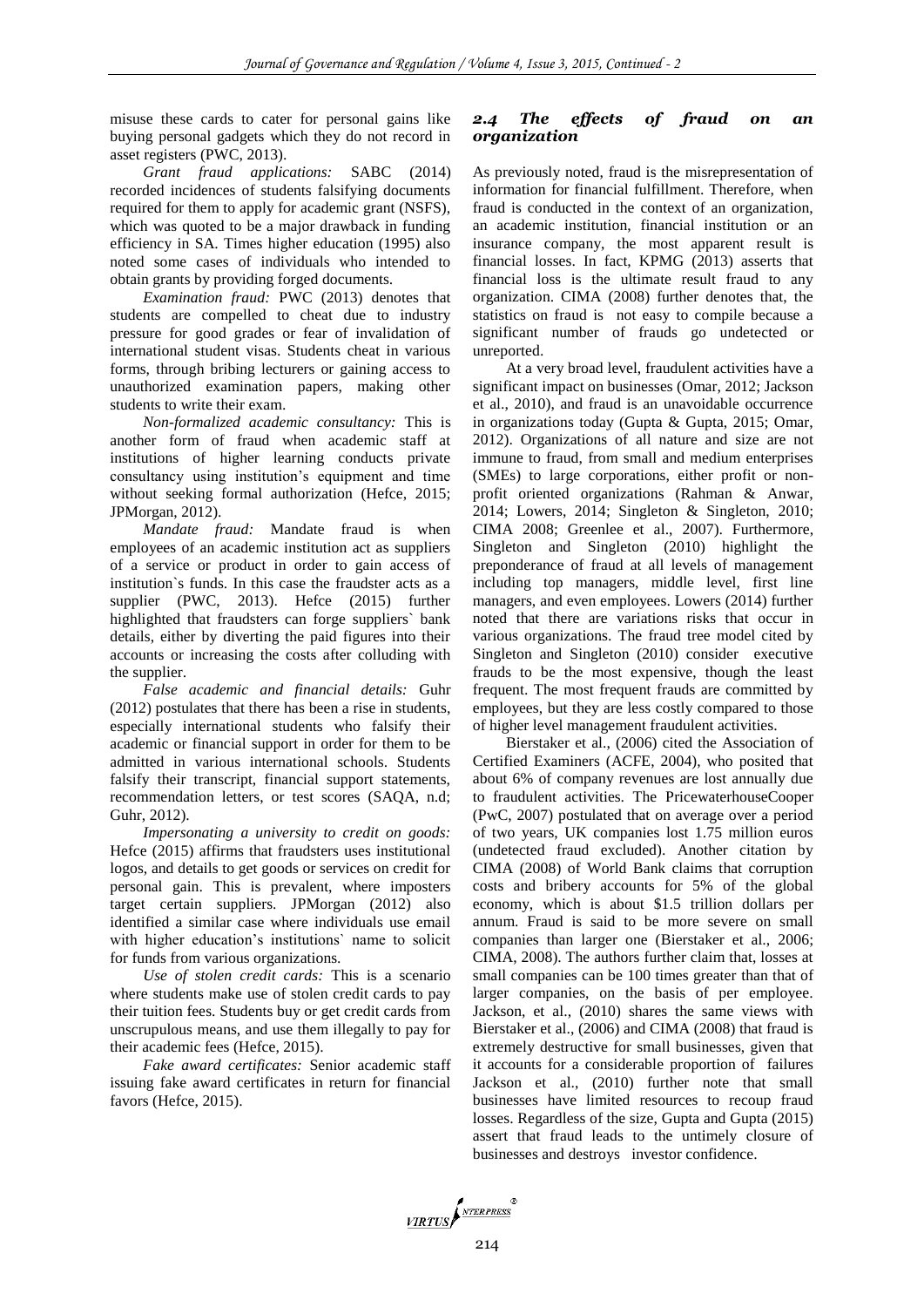Besides the monetary losses, Bierstaker et al., (2006) note that the collateral damage of fraud can be severe, in such that it:

 Causes harm to external relationships with various stakeholders

Can reduce employee morale

Can tarnish organization's reputation

 Can hinder the effectiveness of organizational branding

The effects of fraud can be permanent (Bierstaker et al., 2006). Fraud inflicts psychological and social effects on individuals and companies. This is supported by CIMA (2008) who posited that fraud can cause company closure, with the resultant loss of income and source of living for many people who depend on the organization. In the quest to recoup money lost from fraud, organizations pay a considerable amount of money to investigate and stabilize the organization (CIMA, 2008). Singleton and Singleton (2010) suggest that losses due to fraudulent activities are difficult to recover, though they suggest that entities should develop strategies for recovery.

# *2.5 Prevention of fraud*

Fraud remains a sensitive issue across every sector of business, whether public or private businesses. As a result, a considerable proportion of businesses are vulnerable to fraud and misconduct. Hence, it is critical to rather prevent fraud than to nurse the effects of fraud. Though fraud can be prevented in numerous ways, a pertinent solution in organization would be a policy that vigorously deals with fraud prevention measures (Wilhelm, 2004). As such one may argue that fraud can be best prevented through policy and monitoring. Recovering from fraud is costly and time consuming; therefore preventing fraud from occurring or limiting the occurrences will enable an organization to maintain the sustainability path.

Omar (2012) asserts that various organizations have emphasized on detecting fraudulent activities rather than preventing them from occurring. The author suggests that, organizations should rather focus on prevention and deterrence to eliminate or reduce the opportunity of fraud from occurring. Bishop (2004) stands on the view that different types of frauds should be treated differently. Furthermore, Omar (2012) upholds that fraud prevention should be the responsibility of the entire organization.

Singleton and Singleton (2010) argue that to counter fraud activities, fraud principles become the epicenter of a fraud policy, investigating a fraud or designing anti-fraud controls. Antifraud programs should prevent fraud, and not just detect it. These authors further argue that, though detecting fraud is vital, prevention is preferable . In the same line, CIMA (2008) adds that organizations should invest strategic resources and time in tackling fraud. Rahman and Anwar (2014) contend that although there is a dire

need to eliminate fraud, there is no ultimate solution to fraud. This notwithstanding, it is imperative that a number of different methods and techniques should be simultaneous used or integrated to help to combat fraud. Preventive measures reduce opportunity and temptation from potential offenders (CIMA, 2008). Moreover, Singleton and Singleton (2010) posit that it is essential to understand why fraudsters commit fraud, which then enables effective prevention measures to be crafted. There are three fundamental causes of fraud are: (1) pressure, which could be a strong desire to be successful; (2) opportunity, that could be a weak area of an organization or (3) rationalization that is individual justifications of dishonest actions (Gupta & Gupta, 2015; Jackson et al., (2010). Omar (2012) affirms that understanding the root cause of fraud and the use of effective fraud prevention methods is vital in reducing financial fraud incidences.

Rahman and Anwar (2014) and Jackson et al., (2010) note that fraudsters use modern-day technologies and tools, which makes fraud complex and difficult to detect or prevent, despite concerted investments in technologies that organizations make to counter these fraudulent activities. Rahman and Anwar (2014) further suggest a number of effective fraud prevention strategies that organizations can choose from including:

*Fraud policy:* Fraud policy is an effective tool for preventing fraud (Taylor, 2011; Singleton & Singleton, 2010). The policy should be communicated to the employees through the use of employee orientation programs, employee handbook and on regular meeting or scheduled training sessions. Furthermore, Singleton and Singleton (2010) highlighted that definitions of fraud should be clarified to avoid ambiguity among employees, because there are many definitions of fraud. Lowers (2014) affirms that communication about from top management to low level management is essential and trainings helps to create transparency and enhances anti-fraud implementation efficiency. If consumers understand appropriate behaviors, it impedes them to rationalize inappropriate behaviors (Jackson et al., 2010).

*Telephone hotline:* telephone hotlines have become very useful and cost-efficient tools to prevent and detect suspicious fraudulent activities in various organizations (Rahman and Anwar, 2014; CIMA, 2008; Bierstaker et al., 2006). Internal or external sources can anonymously report any suspicious activity either to a third party who provides hotline services or can be done within an organization (Omar, 2012; Bierstaker et al., 2006). Rahman and Anwar (2014) argue that, the use of hotline is not an effective tool but serves as a deterrent. CIMA (2008:30) asserts that the challenge that organizations have is to encourage individuals to report any potential malicious acts. Furthermore, CIMA (2008) provides solution that organization cultures that upheld openness can overcome the culture of silence. Omar

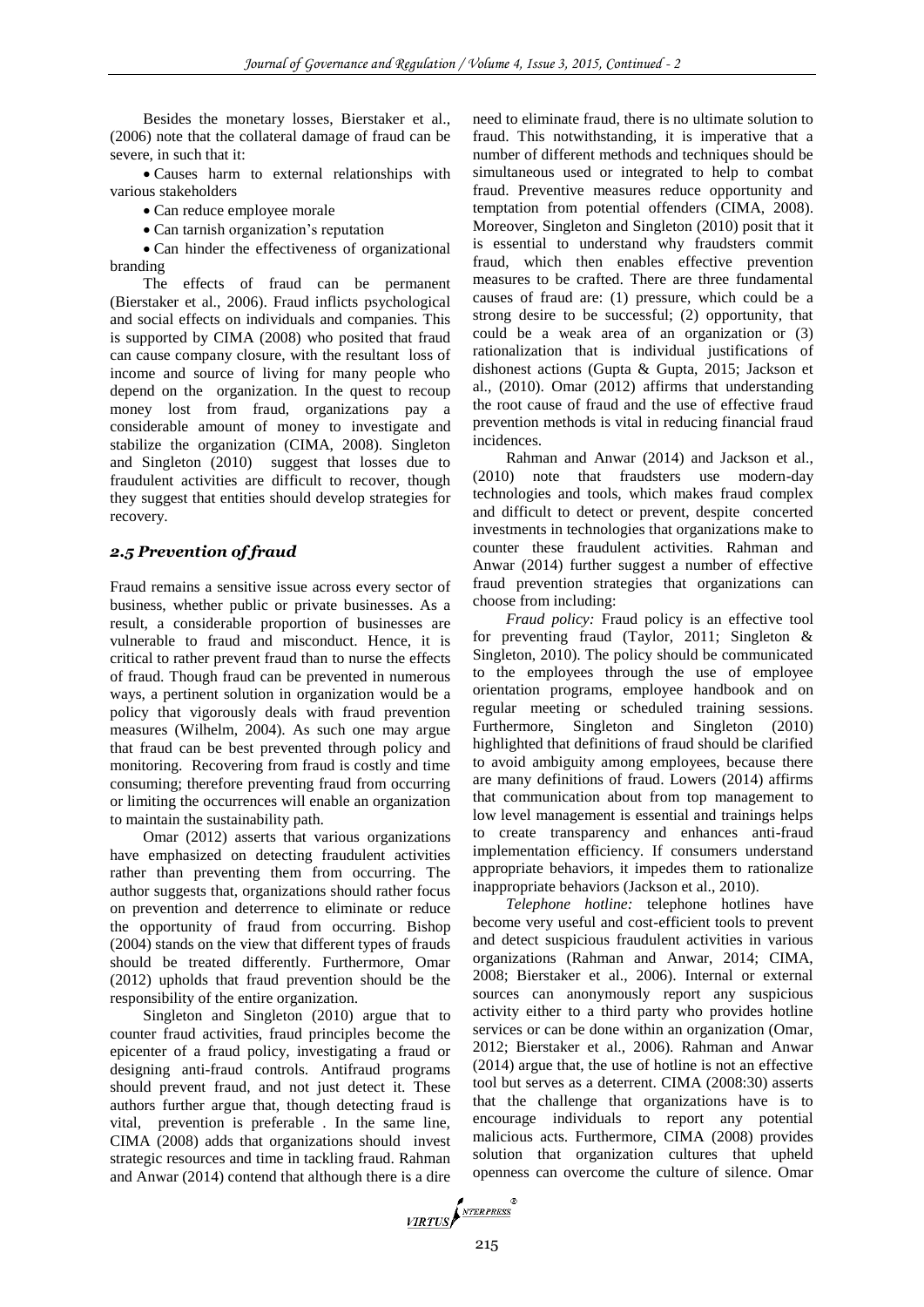(2012) postulated a view that anonymous hotline can be a source of positive work environment which inturn reduce pressure or motive to commit fraud.

*Exit interview:* Employees who are leaving an organization might have valuable information that can be used to combat fraud (Lowers, 2014). The challenge that employers have is to encourage them to speak of fraudulent activities or potential occurrence.

*Employee reference check:* Taylor (2011) posits that employee reference check enables HR managers not to employ dishonest employees. Reference checks or background checks should be done on all prospective employees (Jackson et al., 2010; CIMA, 2008; Bierstaker et al., 2006). These checks include confirmation of educational qualifications, verifying previous employment background and scrutinizing CVs. Lowers (2014) affirms that potential employees with high probability to committing fraud should be eliminated during the recruitment process.

*Fraud vulnerable review:* fraud vulnerable review enables organization to assess susceptible area in an organization of how fraud can be committed and what probably measures can be put in place to combat it (Bierstaker et al., 2006). CIMA (2008) denotes that fraud risks assessments can be done in terms of likelihood and impact either monetary value or nonmonetary value. Additionally, Bierstaker et al., (2006) assert that the review is done to outsmart fraudsters or potential crooks. The reviews also help to channel the focus for internal audit plans.

*Password protection:* Rahman and Anwar (2014) and Lowers (2014) assert that the use of passwords prevents unauthorized access to certain confidential information for non-privileged users. Bierstaker et al., (2006) postulate that internet has been invariable been used as a trading platform by various companies across the globe, the use of password deter illegitimate users form gaining access to unauthorized information. Various companies uses passwords creation criteria which helps to bar hackers, furthermore biometric passwords have also gain prominent (that is the use of fingerprints, voiceprints, digital signatures etc (Rahman & Anwar, 2014; Bierstaker et al., 2006).

*Continuous auditing:* Continuous auditing can be done through the use of computer technologies, which constantly or regularly monitor transactions (Rahman & Anwar, 2014). Continuous auditing helps to detect imminent fraudulent activities, rather that auditing historical data (Rahman & Anwar, 2014; Lowers, 2014).

*Digital analysis:* Bierstaker et al., (2006) is of the view that digital analysis enables detection of figures that do not align with the Benford`s Law. If errors signifies that figures were modified or tampered with. Although, this method has its drawback, it has been widely used.

*Discovery sampling* method detects errors in information. The expected error rate is zero, but if there is any error rate besides zero, that is an indicative of prospective fraudulent activity (Bierstaker et al, 2006). The method is also deemed efficient in detecting fraudulent activities within an organization.

# *2.6 What is a fraud prevention policy?*

The department of the national treasury of the republic of South Africa provides a framework for fraud prevention policy (National Treasury, n.d). The policy provides guidelines for the reduction and possible eradication of fraudulent activities and other misconduct within organizations. Singleton and Singleton (2010) assert that fraud policy is an essential tool in an antifraud program.

## *2.6.1 The importance of a fraud prevention policy*

Fraud policy is a useful preventative measure against fraud. The policy provides guidelines on how to prevent, detect and respond to fraudulent activities within an organization (Lowers, 2014; Taylor, 2012; Singleton & Singleton, 2010).

Taylor (2011) makes reference to 5 fundamental elements of the policy which are:

 An agreement to the adherence to organization ethical and moral values which should be signed by employees

 The role and attitude of the board to fraud and illegal behaviour

• Who the policy applies to

 What actions are defined as fraudulent, (i.e. include bribery and corruption, deliberate misrepresentation, theft, etc.).

 The board`s policy towards fraud and the actions it intends to take where instances of fraudulent or corrupt behaviour are discovered.

#### *2.7 Who are research grant administrators?*

Research administrators are professional individuals who are trained or qualified to administer research funds, and they also support researchers, by sourcing funds from various bodies (Kulakowski & Chronister, 2006). These individuals also play a vital role of assessing the value of various interdisciplinary researchers, examining their feasibility within the institutional capacity to sponsor and manage them.

Research administrators ought to be well versed with knowledge from different spheres of studies and have the ability to determine value adding researches. Often, research administrators are synonymous with intermediary, brokers and/or helpers. However, their main roles as mentioned by Kulakowski and Chronister (2006) are:

 Understand the nature of the of the principal investigators (PI)`s research

 Assist PI with pending funding opportunities information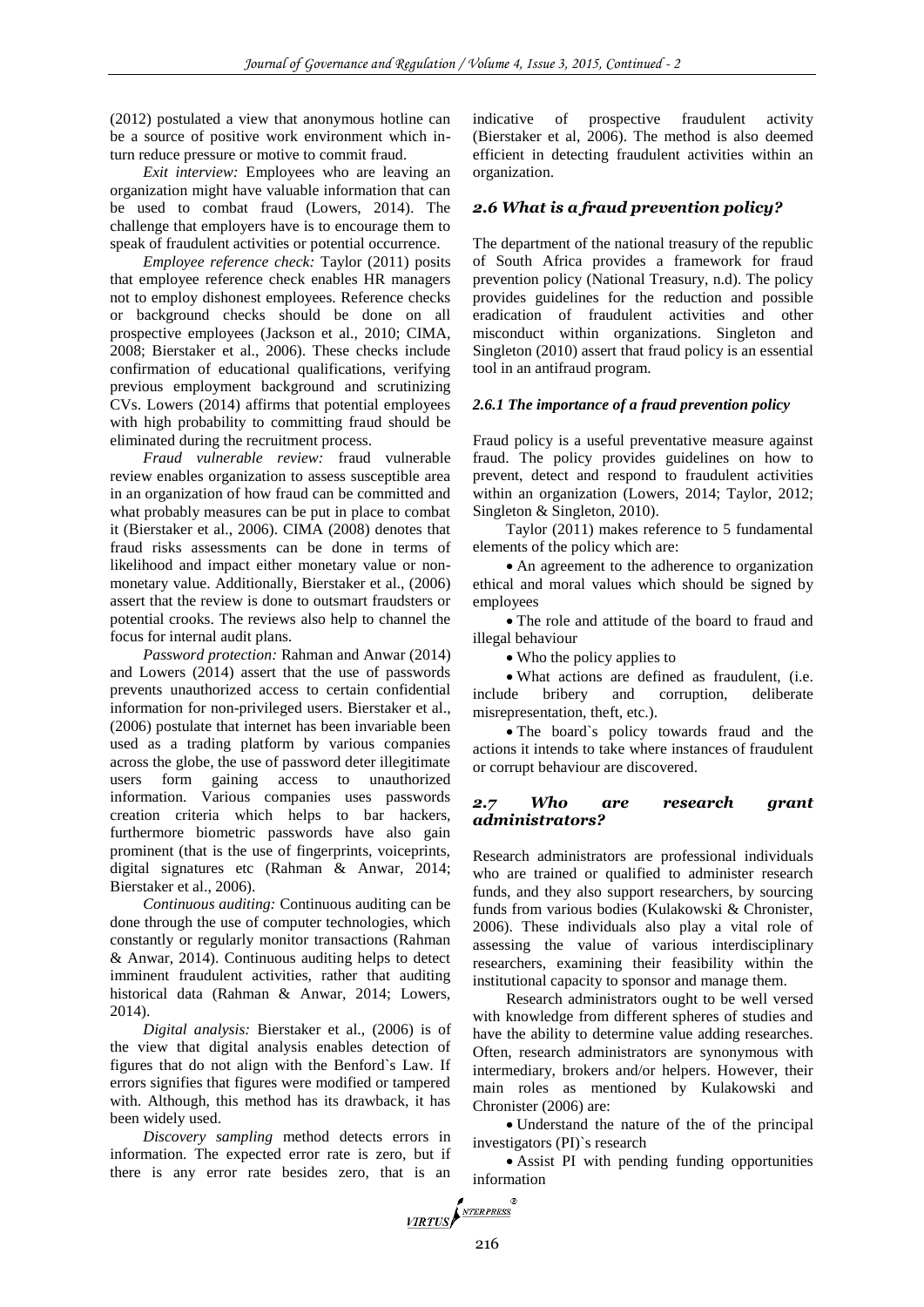Promote a positive relationship between the PI and the research sponsors

 Helping the PI apply for a grant or contract, especially through assistance with budget, approvals etc.

 Ensuring that the PI research proposal comply with institutional policies and sponsor requirements

 Assisting the PI with the financial and managerial aspects of awards

 Ensuring the integrity of the institution`s financial and non-financial processes related to the research function.

Across the globe, there are various professional bodies that train research grant administrators, for example RACC (Research Administrator Certification Council - http://www.cra-cert.org). These organizations certify individuals who would want to pursue a research administration career. The various individuals who would have been certified by this body are deemed to have acquired relevant knowledge and expertise to assume the position of a professional research or sponsored programs administrator (RACC, n.d).

The research grant administrator should be equipped with (1) the ability to find meaning in both qualitative data or quantitative data, (2) they should be good communicators at a level, (3) good problem solvers, (4) should be professionally equipped with research administration skills, (Kulakowski & Chronister, 2006).

# **3 Method**

The paper adopted a quantitative approach in which the closed-ended questions were complemented by open-ended questions, to capture the perceptions of both research-grants administrators and their clients (researchers) on the relevance and implications of a fraud and irregularity policy.

Questionnaires are undoubtedly one of the primary sources of obtaining data in any research initiative. Nonetheless, it is commendable that when designing a questionnaire, the researcher should ensure that it is "valid, reliable and unambiguous" (Richards & Schmidt, 2002). According Zohrabi (2013), questionnaires can generally group into three types: closed-ended; open-ended, and a mixture of closed ended and open-ended questionnaires.

Closed-ended questionnaires provide the inquirer with quantitative or numerical data and open-ended questionnaires with qualitative or text information (Zohrabi, 2013). Close ended questions have been criticised for being biased in that they suggest and limit the respondents' responses (Reja, Manfreda, Hlebec & Vehovar, 2003). To avoid the inherent bias associated with closed-ended questions, open-ended questions were utilized. This thus added an element of the qualitative approach. Open-ended questions also known as narrative open-ended questions have been particularly praised for providing the researcher the opportunity to gain detailed spontaneous responses and to explore new topics where exhaustive answer

categories cannot be provided (Reja, et al, 2003; Zohrabi, 2013). The open-ended questions were treated as qualitative data.

One hundred (100) questionnaires were emailed to academics randomly that drawn from a compiled database of active researchers. From this number, 44 questionnaires were returned, presenting a 45% response rate. Another set of questionnaires was administered all the research grants administrators presenting all the faculties in the university. All twelve research grants administrators on this data base were reached, thus represented a 100 % response rate.

The e-mail survey method of data collection was the preferred. The constructed questionnaires were pilot-tested and deficiencies were addressed accordingly. The survey questionnaire was then mailed to each respondent with a cover letter explaining the purpose of the survey. Descriptive analysis techniques were used to analyse the survey data.

# *3.1 Delineation of this paper*

In the context of this paper, fraud in university was limited to financial fraud. The sample was limited to research grants administrators and active academic researchers. The content of a fraud prevention policy was not the primary concern.

## **4 Results and discussions**

The results are presented and discussed in the following section.

## *4.1 Gender of the research participants*

Figure 1a and 1b, illustrate the gender profile of the participants. It is evident from figure 1a that the majority (71%) of grant administrators were female, while 29% were males. Responding to the same question, it was noted that 63% of the research respondents were male while 36 were female.

Figure 2a, highlights that 71.4% of research grants administrators do not know if UoTx has a fraud and irregularity policy, while 28.6% agree that UoTx has a fraud policy. Responding to the same question, while the overwhelming majority (73 %) of the academic researchers surveyed indicated that they were not aware of a fraud and irregularity policy at UoTx, 29 % noted the reverse. A follow up open ended question required that the participants elaborated on their awareness of the fraud and irregularity policy at UoTx. Some sample direct responses from the participants (researchers) include the following: "… As a researcher, I assume there should be one since it is a requisite for many grants".

"… I have not had to use it".

"… I do not know anything more about it".

"… I have never had the opportunity to peruse it".

"… Through a mail policy document and whistle blowers - online system".

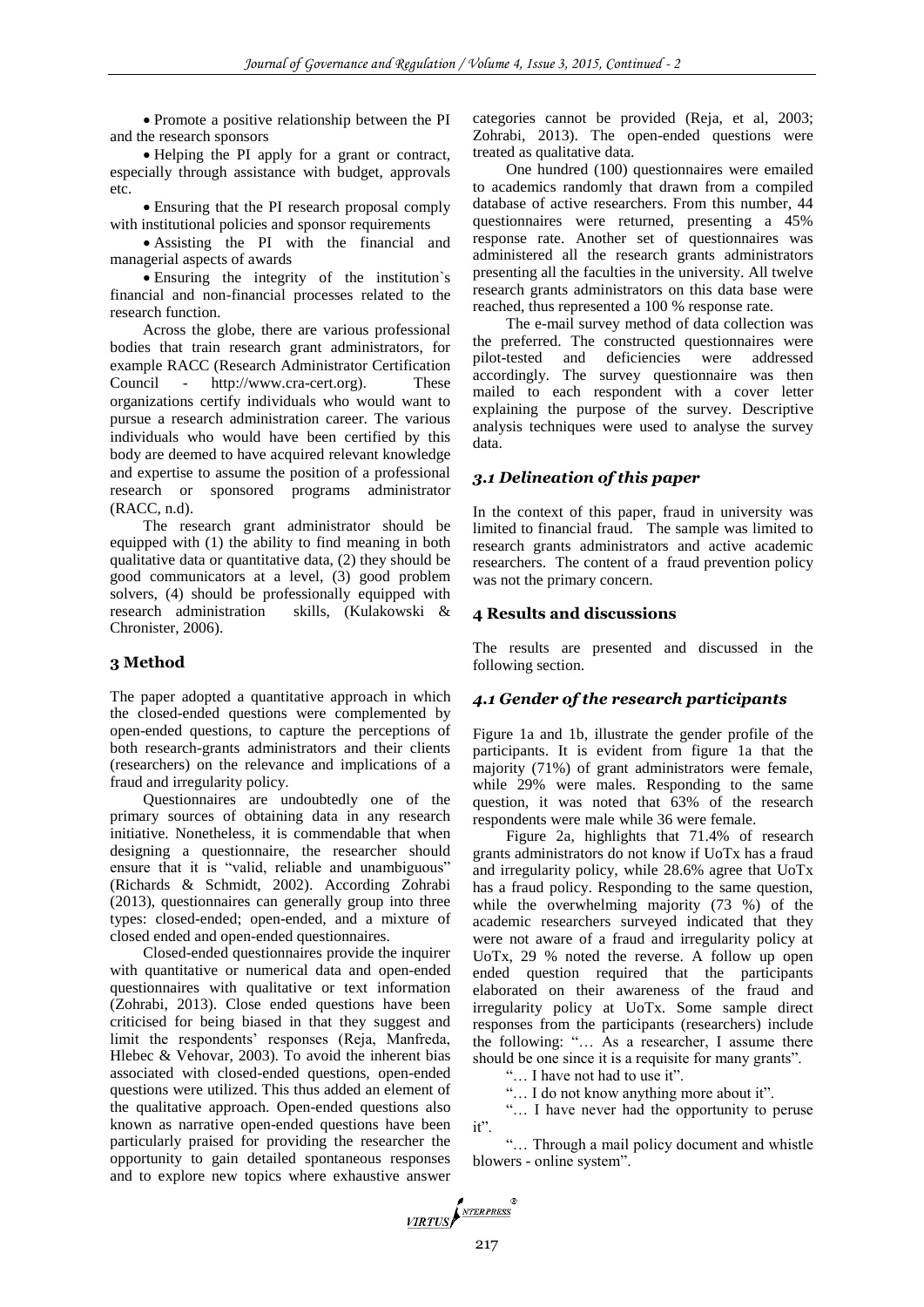#### **Figure 1a.** Research administrators **Figure 1b.** Academic Researchers



*4.2 Awareness of a fraud and irregularity policy?*



*4.3 Safety in reporting fraudulent activities*

Figure 3a and figure 3b illustrate the respondent's perceptions on how safe it is to report research funding irregularities.



**Figure 3a.** Research administrators **Figure 3b.** Academic Researchers



Male

64%

**Figure 2a.** Research administrators **Figure 2b.** Academic Researchers





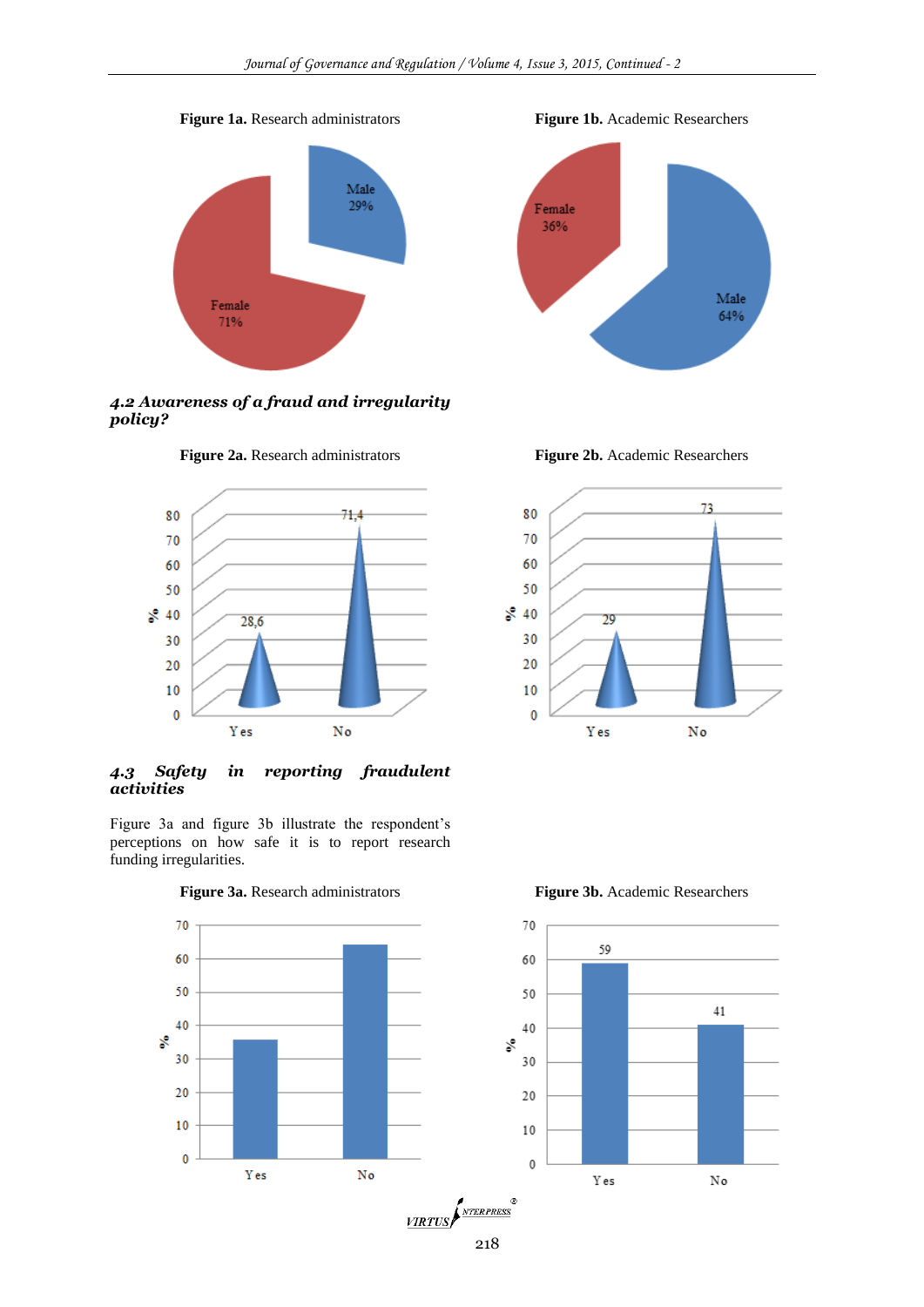With specific reference to research grant administrators, figure 3a illustrates how safe whistleblowers feel about reporting any mismanagement of research funding. Thirty-six percent (36%) of respondents reported that they feel safe to report mismanagement of the research funds while the 64% reported that they do not feel comfortable to report. Turning to their clients (researchers), it was highlighted (figure 3b) that while 59% noted that they felt free to report fraudulent activities, 41 % felt otherwise.

#### *4.4 Steps to follow when reporting abuse of research funds*

Responses to the question of whether respondents know the steps to follow when reporting research funding abuse, that all (100%) the research grants noted that they do not know the procedures to take to report irregularities. Turning to academic researchers,



When asked whether a fraud and irregularity policy was necessary for UoTx, it was reported by the overwhelming majority (95 %) of the academic researchers such a policy is a must. A number of reasons not limited to, the following were advanced in support of a fraud and irregularity policy:

• ... As it will highlight the seriousness that senior management takes fraud seriously

• .... Colleagues should be trustworthy not to commit fraud, otherwise we fail as a society.

• ... Fraud in research funding puts at risk future availability of such funding.

• ... It is always good to have a policy that spells out the process and consequences

 … This helps to ensure that researchers are ethical and it promotes proper use of research funds.

 … To curb irregularities and to ensure fairness to all researchers who need money for research.

• ... To know how to report such incidences safely

an overwhelming majority (97%) revealed that they know the steps to follow in reporting fraudulent activities. However, a significant minority (3%) indicated their ignorance with regards to the steps to follow to report fraudulent acuities.

The foregoing results tend to be contradictory. While, on the one hand, the research grant administrators who are tasked with issuing and reconciling research funds claim that there are no clear guidelines on how to report fraud, on the other hand, their clients indicate the contrary. Drawing from the works of Taylor (2011) and Singleton and Singleton (2010) one may argue that if a policy exists, it needs to be thoroughly communicated to the employees through the use of employee orientation programs, employee handbooks and at regular meetings or scheduled training sessions.

# *4.5 Would you like UoTx to have fraud and irregularity policy?*

**Figure 4a.** Research administrators **Figure 4b.** Academic Researchers



 … To prevent fraud and misuse of research funds

… It is a prerequisite of many funders.

The findings noted above align with the need to prevent rather than deal with the aftereffects of fraud **(**Omar, 2012). Thus, organisations should rather focus on prevention and deterrence to eliminate or reduce the chances of fraud occurring.

#### **5 Conclusion**

Against the backdrop of increasing mismanagement of research funds, research administrators are expected to reconcile accounts and detect possible fraudulent activities. This is a challenging task, as there are few or no clear guidelines and procedures to follow. Research grant officers are therefore, uncertain about what to expect should they disclose fraud and abuse. It was revealed that there are not clear policies on how to report fraud and to whom this is compounded by a lack of protection assurance to the disclosers.

VIRTUS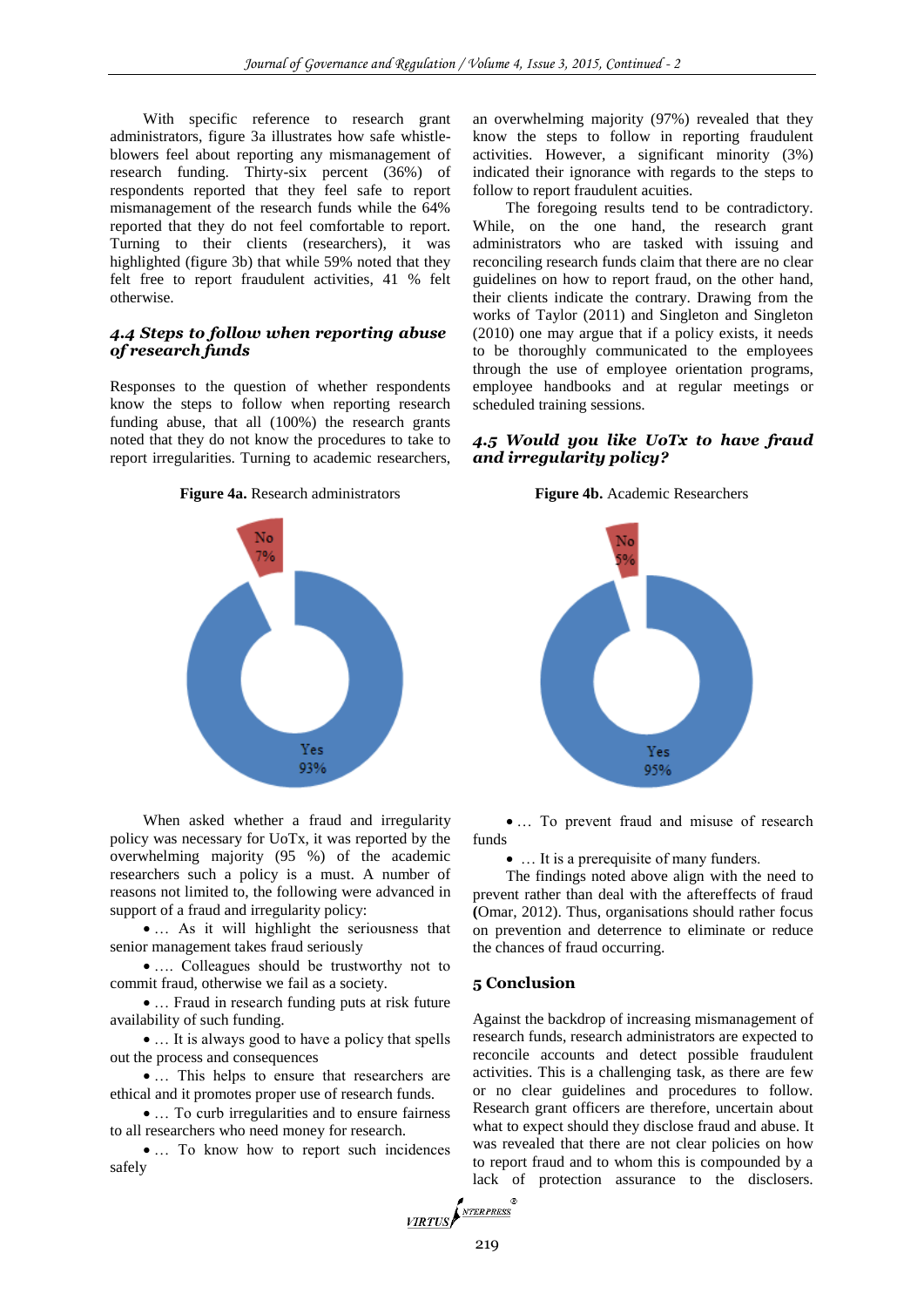Universities should recognize that excellence in research requires sound proactive management practices. Excellence in research and sound university management are concomitant with good financial management, but despite its ubiquity, fiscal crime can be prevented by a clear policy detection of fraud and abuse that offers protection to disclosers. As contended by Schwartz et al. (2008), "You can have phenomenal controls, but they would not work if someone overrides them". The implication is that having phenomenal controls that are not effectively publicized, monitored or worse still overridden by someone are useless.

#### **References**

- 1. Akers, M & Bellovary, J. (2006). What Is Fraud and Who Is Responsible? *Journal of Forensic Accounting*, 7(1): 247-256.
- 2. Bierstaker, J.L., Brody, R.G. & Pacini, C. (2006). Accountants' perceptions regarding fraud detection and prevention methods. Managerial Auditing Journal, 21 (5): 520 – 535
- 3. Bishop, T.J.F. (2004). Preventing, deterring, and detecting fraud: What works and what doesn't. *Journal of investment compliance,* 5 (2): 120-127.
- 4. CIMA . (2008). Fraud risk management A guide to good practice [http://www.cimaglobal.com/documents/](http://www.cimaglobal.com/documents/importeddocuments/cid_techguide_fraud_risk_management_feb09.pdf.pdf) [importeddocuments/cid\\_techguide\\_fraud\\_risk\\_manag](http://www.cimaglobal.com/documents/importeddocuments/cid_techguide_fraud_risk_management_feb09.pdf.pdf) [ement\\_feb09.pdf.pdf](http://www.cimaglobal.com/documents/importeddocuments/cid_techguide_fraud_risk_management_feb09.pdf.pdf) [Accessed 01.06.2015].
- 5. Chui, L. (2010). An experetienal examination of the effects of fraud specialst and audit mindset on fraud risk assessments on the development of fraud-related problems representations. Unpublished PhD thesis. University of North Texas.
- 6. Dyck, A., Morse, A. & Zingales, L. 2013. How pervasive is corporate fraud. Available at <http://ssrn.com/abstract=2222608> (accessed 05/03/15).
- 7. Greenlee, J., Fischer, M., Gordon, T., & Keating, E. (2007). An investigation of fraud in nonprofit organizations: Occurrences and deterrents. *Nonprofit and Voluntary Sector Quarterly*.
- 8. Guhr, D. (2012). Fraud in international education The tip of the iceberg. http://www.universityworldnews.com/article.php?stor y=20120210094015109 [Accessed 06.06.15].
- 9. Gupta, P. K., & Gupta, S. (2015). Corporate frauds in India–perceptions and emerging issues. *Journal of Financial Crime*, *22* (1): 79-103.
- 10. Harrison, A.J. (2014). The effects of technology on interpersonal fraud. Unpublished Master's thesis. Iowa State University.
- 11. Hefce. (2015). Notifications. http://www.hefce.ac.uk/ reg/Notifications/Fraud,updates/. [Accessed 06.06.15].
- 12. Jackson, K., Holland, D. V., Albrecht, C., & Woolstenhulme, D. R. (2010). Fraud isn't just for big business: understanding the drivers, consequences, and prevention of fraud in small businesses. *Journal of International Management Studies*, *5* (1): 160-164.
- 13. JPMorgan. (2012). Mitigating payment fraud risk: Strategies and best practices for higher education institutions.https://www.jpmorgan.com/cm/BlobServer /JPM-MitigateFraudRisk-

HigherEducation.pdf?blobkey=id&blobwhere=132060

3368619&blobheader=application/pdf&blobheaderna me1=Cache-Control&blobheadervalue1=private& blobcol=urldata&blobtable=MungoBlobs [Accessed 06.06.15].

- 14. Kiel, C.J. (2003). Duty of disclosure of fraud and abuse in research administration. Society of Research Administrators (SRA) Symposium: 87-96, Pittsburgh, Pennsylvania, October 18-22.
- 15. Kochan, C.A. & Budd, J.M. (1992). The persistence of fraud in the literature: the darsee case. *Journal of the American society for information sciences*, 43(7):488- 493.
- 16. KPMG, (2013). 3<sup>rd</sup> KPMG Africa Fraud Barometer. KPMG International.
- 17. Kulakowski, E.C. & Chronister, L.U. (2006). Research administration and management. Jones & Bartlett. London. https://books.google.co.za/books?id= NCFYnrS\_nVwC&printsec=frontcover&source=gbs\_ atb&hl=en#v=onepage&q&f=true [Accessed 04.06.15].
- 18. Lowers, M. (2014). Key components of a fraud prevention policy. [http://www.lowersriskgroup.com/](http://www.lowersriskgroup.com/blog/2014/06/03/fraud-risk-prevention/) [blog/2014/06/03/fraud-risk-prevention/](http://www.lowersriskgroup.com/blog/2014/06/03/fraud-risk-prevention/) [Accessed 06.06.2015].
- 19. National Treasury (n.d) fraud prevention policy. [http://oag.treasury.gov.za/RMF/Pages/s204FraudPreve](http://oag.treasury.gov.za/RMF/Pages/s204FraudPreventionPolicy.aspx) [ntionPolicy.aspx](http://oag.treasury.gov.za/RMF/Pages/s204FraudPreventionPolicy.aspx) [Accessed 06.06.15].
- 20. Omar, N., & Bakar, K. M. A. (2012). Fraud prevention mechanisms of Malaysian government-linked companies: An assessment of existence and effectiveness. *Journal of Modern Accounting and Auditing*, *8* (1): 15-31.
- 21. PWC. (2013). Fraud risks for higher education institutions. [http://bufdg.ac.uk/ViewDocument.aspx?t=1&ID=2329](http://bufdg.ac.uk/ViewDocument.aspx?t=1&ID=2329&GUID=a434a94b-5fc5-4d82-b401-92b2c40fe92f&r=1)

[&GUID=a434a94b-5fc5-4d82-b401-](http://bufdg.ac.uk/ViewDocument.aspx?t=1&ID=2329&GUID=a434a94b-5fc5-4d82-b401-92b2c40fe92f&r=1)

- [92b2c40fe92f&r=1](http://bufdg.ac.uk/ViewDocument.aspx?t=1&ID=2329&GUID=a434a94b-5fc5-4d82-b401-92b2c40fe92f&r=1) [Accessed 06.06.2015]
- 22. RACC (n.d). Become a certified professional research or sponsored programs administrator [http://www.cra](http://www.cra-cert.org/)[cert.org/](http://www.cra-cert.org/) [Accessed 03.06.2015].
- 23. Rahman, R. A., & Anwar, I. S. K. (2014). Effectiveness of Fraud Prevention and Detection Techniques in Malaysian Islamic Banks. Procedia-Social and Behavioural Sciences, 145: 97-102.
- 24. Reja, R., Manfreda, KL., Hlebec, V & Vehovar, V. (2003). Open-ended VS. Close-ended Questions in Web Questionnaires. Development in Applied Statistics. 160-177.
- 25. Richards, J. C. & Schmidt, R. (2002). Longman dictionary of language teaching and applied linguistics. Third Ed. London: Longman.
- 26. SABC. (2014). Fraud hampers funding at higher education. [http://www.sabc.co.za/news/a/](http://www.sabc.co.za/news/a/0cca9f0042d0aa06bdeaff56d5ffbd92/Fraud-hampers-funding-at-higher-education-20140502) [0cca9f0042d0aa06bdeaff56d5ffbd92/Fraud-hampers](http://www.sabc.co.za/news/a/0cca9f0042d0aa06bdeaff56d5ffbd92/Fraud-hampers-funding-at-higher-education-20140502)[funding-at-higher-education-20140502](http://www.sabc.co.za/news/a/0cca9f0042d0aa06bdeaff56d5ffbd92/Fraud-hampers-funding-at-higher-education-20140502) [Accessed 06.06.2015].
- 27. SAQA. n.d. Promoting genuine qualifications in Africa through effective verification. [http://www.saqa.org.za/docs/news/2015/Post%20semi](http://www.saqa.org.za/docs/news/2015/Post%20seminar%20article_v2%20final%20approved.pdf) [nar%20article\\_v2%20final%20approved.pdf](http://www.saqa.org.za/docs/news/2015/Post%20seminar%20article_v2%20final%20approved.pdf) [Accessed 06.06.15].
- 28. Singleton, T.W. & Singleton, A.J. (2010). Fraud auditing and forensic accounting. 4th ed. John Wiley & Sons. Newrsey.
- 29. Sitorous, T.W. (2008). Fraud risk factors and auditing standards: an integrated identification of a fraud risk

VIRTUS